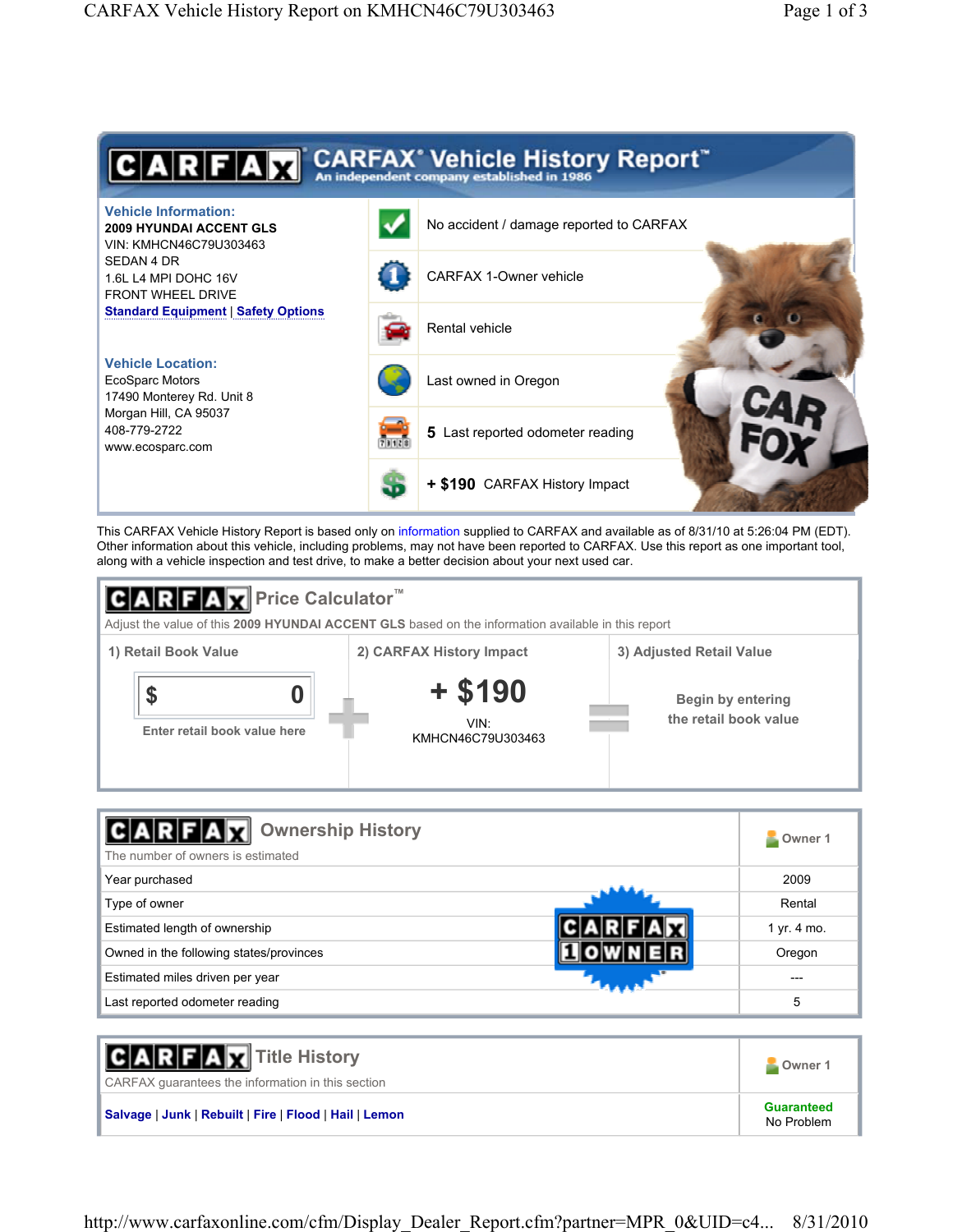| <b>Not Actual Mileage   Exceeds Mechanical Limits</b>                                                                                                                                                                                                                                   | Guaranteed<br>No Problem |
|-----------------------------------------------------------------------------------------------------------------------------------------------------------------------------------------------------------------------------------------------------------------------------------------|--------------------------|
| <b>GUARANTEED</b> - None of these major title problems were reported by a state Department of Motor Vehicles<br>(DMV). If you find that any of these title problems were reported by a DMV and not included in this report,<br>CARFAX will buy this vehicle back. Register   View Terms |                          |
|                                                                                                                                                                                                                                                                                         |                          |
| <b>Additional History</b>                                                                                                                                                                                                                                                               | Owner 1                  |
| Not all accidents / issues are reported to CARFAX                                                                                                                                                                                                                                       |                          |
| <b>Total Loss</b>                                                                                                                                                                                                                                                                       | No Issues                |
| No total loss reported to CARFAX.                                                                                                                                                                                                                                                       | Reported                 |
| <b>Structural / Frame Damage</b>                                                                                                                                                                                                                                                        | No Issues                |
| No structural / frame damage reported to CARFAX.                                                                                                                                                                                                                                        | Reported                 |
| <b>Airbag Deployment</b>                                                                                                                                                                                                                                                                | No Issues                |
| No airbag deployment reported to CARFAX.                                                                                                                                                                                                                                                | Reported                 |
| <b>Odometer Rollback</b>                                                                                                                                                                                                                                                                | No Issues                |
| No indication of an odometer rollback.                                                                                                                                                                                                                                                  | Indicated                |
| <b>Accident / Damage</b>                                                                                                                                                                                                                                                                | No Issues                |
| No accidents or damage reported to CARFAX.                                                                                                                                                                                                                                              | Reported                 |
| <b>Manufacturer Recall</b>                                                                                                                                                                                                                                                              | No Recalls               |
| No recalls still require repair.                                                                                                                                                                                                                                                        | Reported                 |

| <b>Owner 1</b>                                                             | 2009<br>Rental<br>Oregon<br>$---$<br>$4/8/09$ -<br>present<br>(1 yr. 4 mo.) | Date:      | Mileage: | Source:                                                            | <b>Comments:</b>                                                                                                     |                                                                                                                     |
|----------------------------------------------------------------------------|-----------------------------------------------------------------------------|------------|----------|--------------------------------------------------------------------|----------------------------------------------------------------------------------------------------------------------|---------------------------------------------------------------------------------------------------------------------|
| Purchased:<br>Type:<br>Where:<br>Est. miles/year:<br>Est. length<br>owned: |                                                                             | 04/08/2009 |          | Oregon<br>Motor Vehicle Dept.<br>Portland, OR                      | Registered as<br>rental vehicle                                                                                      |                                                                                                                     |
|                                                                            |                                                                             | 04/08/2009 | 5        | Oregon<br>Motor Vehicle Dept.<br>Portland, OR<br>Title #0911048519 | Odometer reading reported                                                                                            |                                                                                                                     |
|                                                                            |                                                                             | 04/20/2009 |          | Oregon<br>Motor Vehicle Dept.<br>Portland, OR<br>Title #0911048519 | Title issued or updated<br>Registration issued or renewed<br>First owner reported<br>Loan or lien reported           | Avoid financial<br>headaches. Make sure<br>the loan has been paid<br>off if you're buying from<br>a private seller. |
|                                                                            |                                                                             | 08/31/2010 |          |                                                                    | Hyundai Motor America No recalls open for repair                                                                     |                                                                                                                     |
|                                                                            |                                                                             |            |          |                                                                    | I'm here to help! Print and bring my SmartBuyer Checklist<br>when you go to test drive this 2009 Hyundai Accent GLS. |                                                                                                                     |